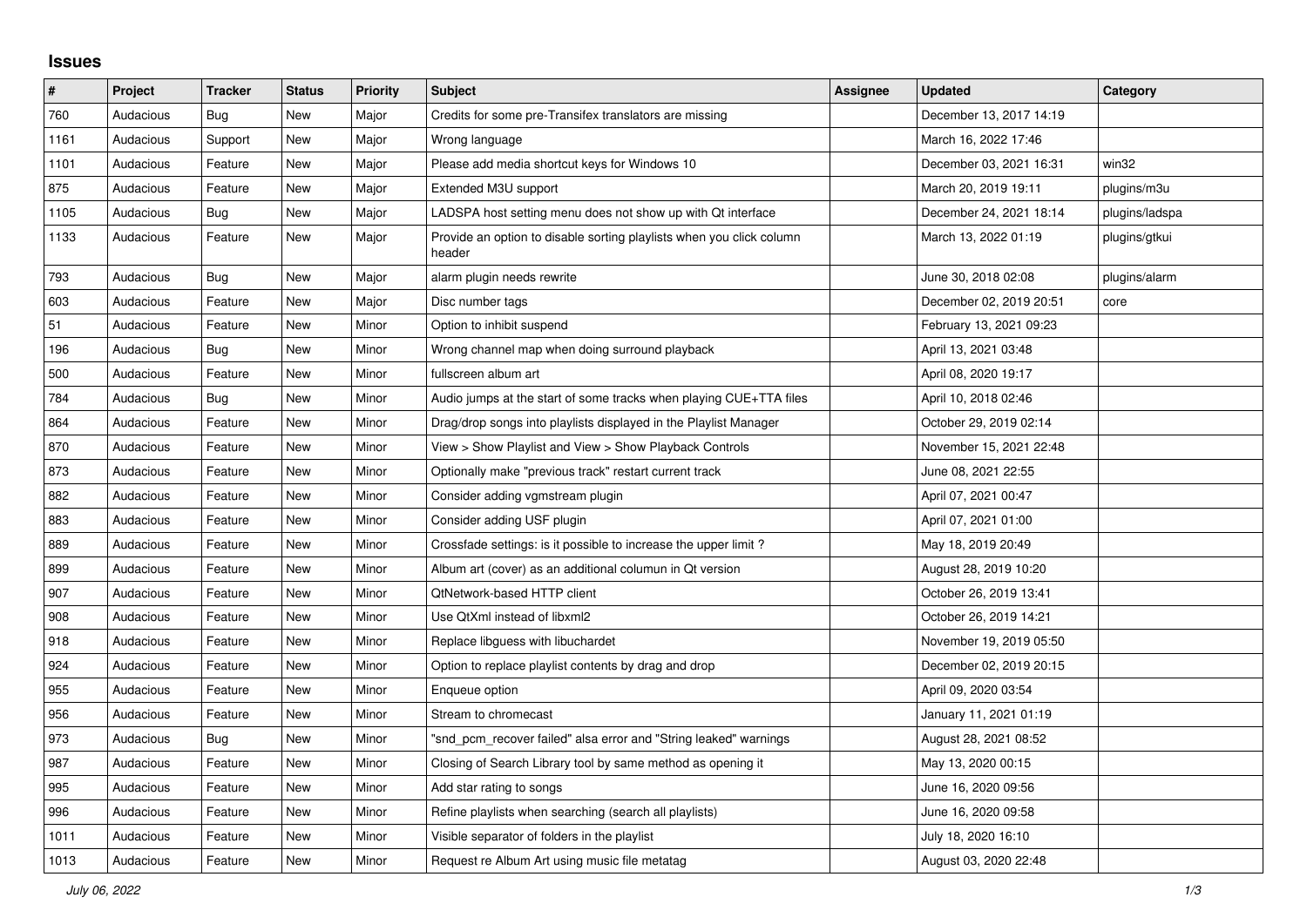| $\vert$ # | Project   | <b>Tracker</b> | <b>Status</b> | <b>Priority</b> | <b>Subject</b>                                                                                                                            | <b>Assignee</b> | <b>Updated</b>                      | Category            |
|-----------|-----------|----------------|---------------|-----------------|-------------------------------------------------------------------------------------------------------------------------------------------|-----------------|-------------------------------------|---------------------|
| 1047      | Audacious | Feature        | New           | Minor           | Stop playing after any chosen track                                                                                                       |                 | December 29, 2020 01:23             |                     |
| 1048      | Audacious | Feature        | <b>New</b>    | Minor           | PipeWire support                                                                                                                          |                 | May 04, 2022 19:36                  |                     |
| 1057      | Audacious | Feature        | New           | Minor           | Matroska (mka) chapter support                                                                                                            |                 | August 27, 2021 22:54               |                     |
| 1058      | Audacious | Feature        | New           | Minor           | Allow changing the language/locale in settings                                                                                            |                 | January 30, 2021 18:11              |                     |
| 1066      | Audacious | Feature        | New           | Minor           | Allow Equalizer window to be resized.                                                                                                     |                 | February 11, 2021 10:05             |                     |
| 1067      | Audacious | Feature        | New           | Minor           | Equalizer adjustments are coarse.                                                                                                         |                 | February 11, 2021 10:09             |                     |
| 1071      | Audacious | Feature        | New           | Minor           | Linkage could be improved for packagers.                                                                                                  |                 | March 31, 2021 00:32                |                     |
| 1091      | Audacious | Feature        | New           | Minor           | Built-in lyrics support                                                                                                                   |                 | April 28, 2021 18:24                |                     |
| 1092      | Audacious | Feature        | New           | Minor           | Reread metadata on play option                                                                                                            |                 | April 30, 2021 03:35                |                     |
| 1093      | Audacious | Feature        | New           | Minor           | Make the Song Dialog (Qt) window wider by default                                                                                         |                 | May 17, 2021 15:36                  |                     |
| 1095      | Audacious | Feature        | New           | Minor           | Ctrl $+$ Z / R to undo / redo changes to playlist                                                                                         |                 | May 07, 2021 18:42                  |                     |
| 1096      | Audacious | Feature        | <b>New</b>    | Minor           | Calculate and show selection stats in the status bar                                                                                      |                 | May 10, 2021 03:06                  |                     |
| 1097      | Audacious | Feature        | New           | Minor           | Replace the volume button with a horizontal scale                                                                                         |                 | May 17, 2021 00:21                  |                     |
| 1099      | Audacious | Feature        | New           | Minor           | Per-track ReplayGain shouldn't be enabled by default                                                                                      |                 | May 09, 2021 13:41                  |                     |
| 1116      | Audacious | Feature        | <b>New</b>    | Minor           | feature request: miniview mode with QT or GTK interace                                                                                    |                 | February 08, 2022 06:53             |                     |
| 1119      | Audacious | Feature        | New           | Minor           | ADD ability to silence internet radio timeout Error dialog popup                                                                          |                 | July 31, 2021 18:36                 |                     |
| 1121      | Audacious | Feature        | New           | Minor           | Allow for easy searching through music for data with diacritics                                                                           |                 | August 05, 2021 08:06               |                     |
| 1130      | Audacious | Feature        | New           | Minor           | folders for tabs in the playlist head (an enhancement suggestion, not a<br>bug)                                                           |                 | October 24, 2021 19:04              |                     |
| 1131      | Audacious | Feature        | New           | Minor           | Selection of songs via selection field/bar (as in Clementine)                                                                             |                 | October 31, 2021 12:41              |                     |
| 1134      | Audacious | Feature        | New           | Minor           | Web interface remote control                                                                                                              |                 | November 04, 2021 06:57             |                     |
| 1145      | Audacious | Support        | New           | Minor           | I started to code, I need m-tags support for audacious to tag files<br>witthout tags, and all I need is a (link to a) good documentation* |                 | February 25, 2022 05:01             |                     |
| 1148      | Audacious | Feature        | New           | Minor           | Save the dimensions of the open-file dialogue window                                                                                      |                 | January 18, 2022 14:43              |                     |
| 1151      | Audacious | Feature        | New           | Minor           | Load balance XSPF tracks with multiple location URIs                                                                                      |                 | January 28, 2022 19:10              |                     |
| 1154      | Audacious | Support        | New           | Minor           | Playlist column Headers                                                                                                                   |                 | March 06, 2022 16:06                |                     |
| 1160      | Audacious | Feature        | New           | Minor           | Ogg Opus support for streams                                                                                                              |                 | March 11, 2022 18:09                |                     |
| 1164      | Audacious | Support        | New           | Minor           | Wheel mouse on tray icon do not change volume / context windows do<br>not appear (with cover)                                             |                 | March 19, 2022 13:17                |                     |
| 1170      | Audacious | Feature        | New           | Minor           | Playback mode button                                                                                                                      |                 | April 22, 2022 16:01                |                     |
| 859       | Audacious | <b>Bug</b>     | New           | Minor           | wsz skins cannot be used on Windows                                                                                                       |                 | January 01, 2020 02:48              | win32               |
| 969       | Audacious | Feature        | New           | Minor           | streamtuner plugin: Please add column-sortability, or at least sort<br>alphabetically by 1st column                                       |                 | June 16, 2020 09:54                 | plugins/streamtuner |
| 975       | Audacious | <b>Bug</b>     | New           | Minor           | Segfault/leak on exit with streamtuner enabled                                                                                            |                 | Ariadne Conill   May 01, 2020 00:17 | plugins/streamtuner |